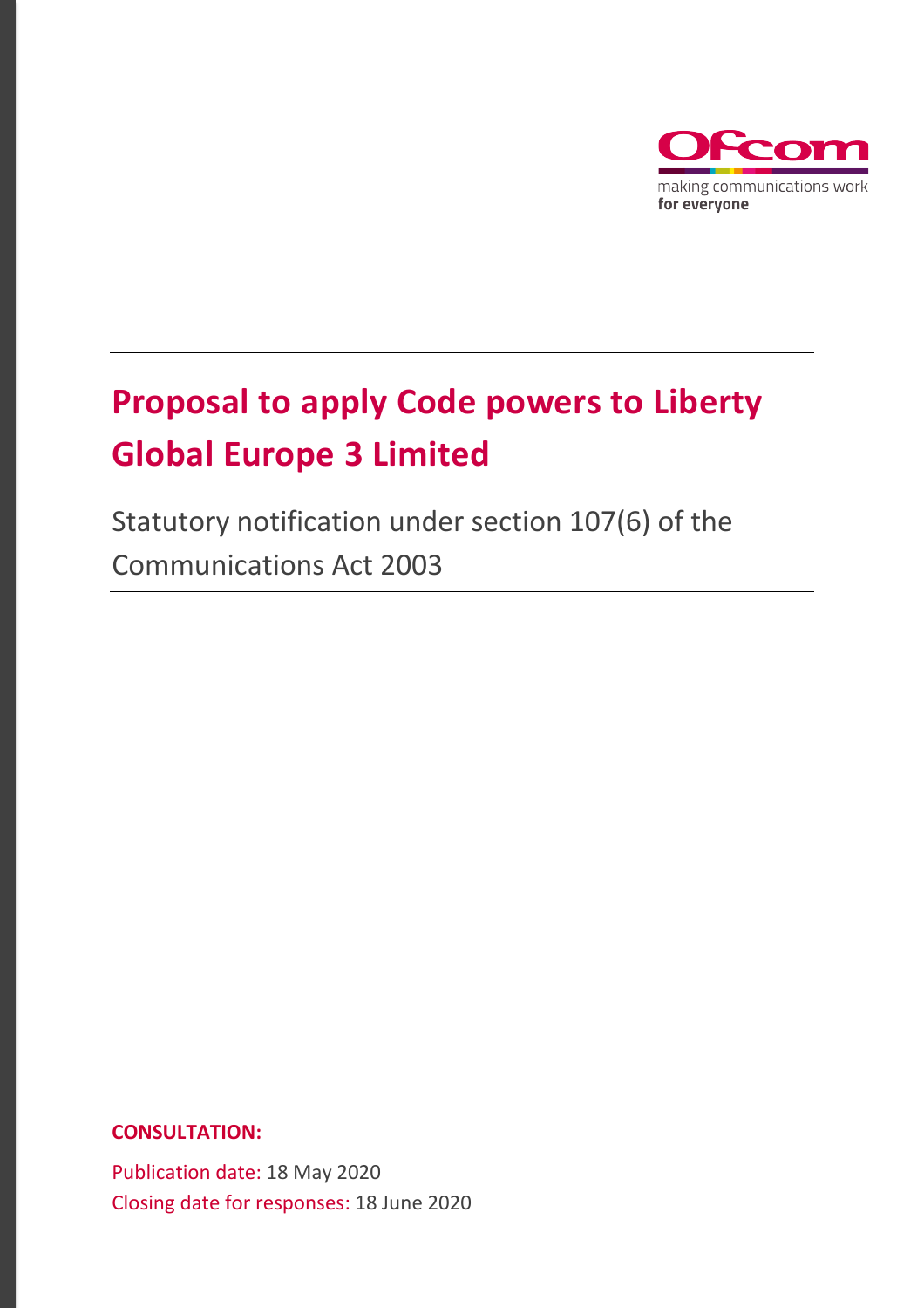# **Contents**

## **Section**

| 1. Overview                         | 1              |
|-------------------------------------|----------------|
| 2. Background                       | $\overline{2}$ |
| 3. Reasons for proposal             | 7              |
| <b>Annex</b>                        |                |
| A1. Responding to this consultation | 11             |
| A2. Ofcom's consultation principles | 13             |
| A3. Consultation coversheet         | 14             |
| A4. Consultation questions          | 15             |
| A5. Statutory notification          | 16             |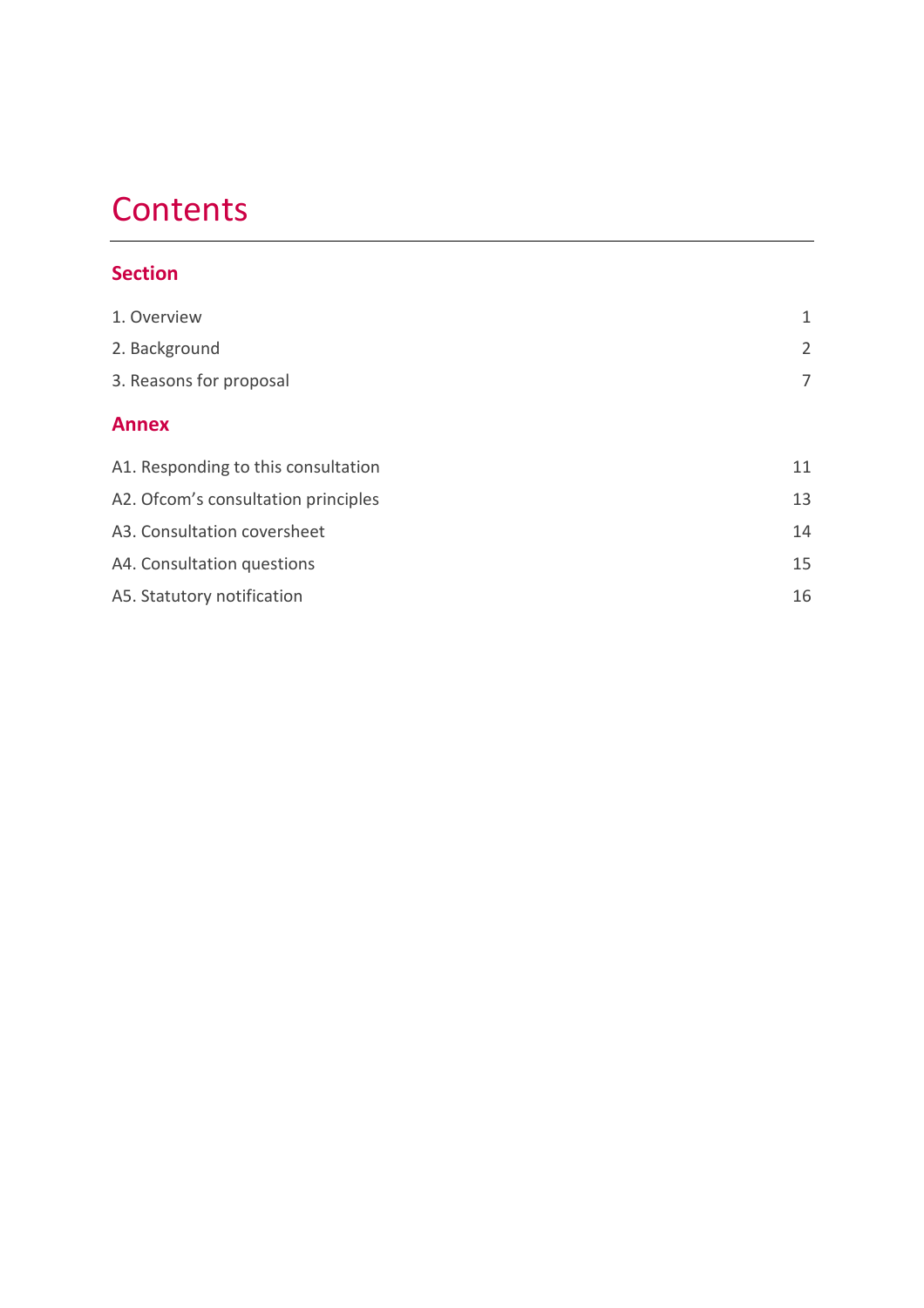# <span id="page-2-0"></span>1. Overview

The electronic communications code is a set of rights that are intended to assist providers of communications networks and/or systems of infrastructure. Operators to whom Ofcom applies the Code may:

- construct and maintain communications networks and infrastructure (such as ducts, cabinets and poles) on public highways without the need to obtain a street works licence to undertake such works;
- construct communications infrastructure which is classified as 'permitted developments' under Town and Country Planning legislation (such as certain types of masts, poles and cabinets) without the need to apply for planning permission; and
- in the event that agreement cannot be reached with the owner or occupier of private land, concerning the deployment of communications networks or infrastructure on private land to apply to the Court to impose an agreement which confers the Code right being sought by the operator or provides for the Code right to bind the landowner or occupier.

We consider applications for the grant of Code powers from providers of electronic communications networks and providers of systems of infrastructure (or both) with reference to the matters set out in section 107(4) of the Communications Act 2003.

#### **What we are proposing – in brief**

We are proposing to apply the electronic communications code set out in Schedule 3A to the Communications Act 2003 to Liberty Global Europe 3 Limited for the purposes of the provision by it of an electronic communications network.

We invite comments on our proposal by 18 June 2020.

We will consider any responses to this consultation before reaching a final decision on whether to grant Code powers to Liberty Global Europe 3 Limited.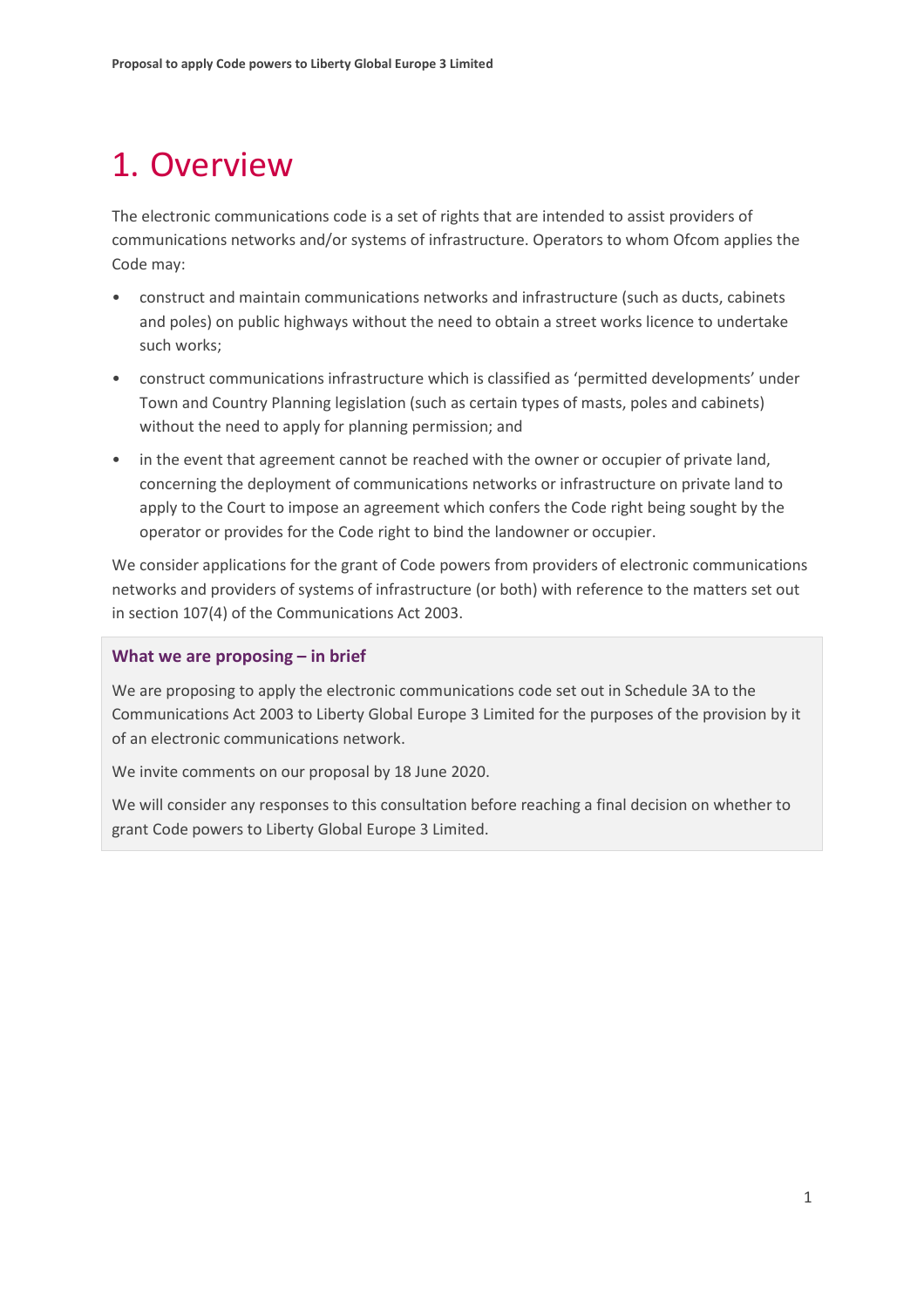# <span id="page-3-0"></span>2. Background

- 2.1 The electronic communications code (the Code) is set out in Schedule 3A to the Communications Act 2003 (the Act). It is designed to facilitate the installation and maintenance of electronic communications networks.<sup>[1](#page-3-1)</sup> It confers rights on providers of such networks and on providers of systems of infrastructure to install and maintain apparatus on, under and over land and results in considerably simplified planning procedures.
- 2.2 Where the Code is applied in any person's case, it may be subject to restrictions and conditions set out in other legislation from time to time.<sup>[2](#page-3-2)</sup>

## **The application of the Code**

- 2.3 The Code only has effect in the case of a person to whom it is applied by a direction given by Ofcom (or, in the case of the Secretary of State or any Northern Ireland department, where the Secretary of State or that department is providing or proposing to provide an electronic communications network).[3](#page-3-3)
- 2.4 The only purposes for which the Code may be applied in a person's case by a direction are:
	- a) the purposes of the provision of an electronic communications network; or
	- b) the purposes of the provision of a system of infrastructure which he is making available, or proposing to make available, for use by providers of electronic communications networks for the purposes of the provision by them of their networks.[4](#page-3-4)
- 2.5 A direction applying the Code to a person may take effect:
	- a) in relation only to such places or localities as may be specified or described in the direction;
	- b) for the purposes only of the provision of such electronic communications network, or part of an electronic communications network, as may be so specified or described; or
	- c) for the purposes only of the provision of such system of infrastructure, or part of a system of infrastructure, as may be so specified or described.<sup>[5](#page-3-5)</sup>

<span id="page-3-2"></span><span id="page-3-1"></span><sup>&</sup>lt;sup>1</sup> "Electronic communications network" for the purposes of the Code has the same meaning as in section 32 of the Act. <sup>2</sup> Section 109 of the Act – see the Electronic Communications Code (Conditions and Restrictions) Regulations 2003 (SI 2003 No. 2553), as amended by the Electronic Communications Code (Conditions and Restrictions) (Amendment) Regulations 2009 (SI 2009 No. 584), the Electronic Communications Code (Conditions and Restrictions) (Amendment) Regulations 2013 (SI 2013 No. 1403) and the Electronic Communications Code (Conditions and Restrictions) (Amendment) Regulations 2017 (SI 2017/753).

<span id="page-3-3"></span> $3$  Section 106(3)(b) of the Act.

<span id="page-3-4"></span><sup>4</sup> Section 106(4) of the Act.

<span id="page-3-5"></span><sup>5</sup> Section 106(5) of the Act.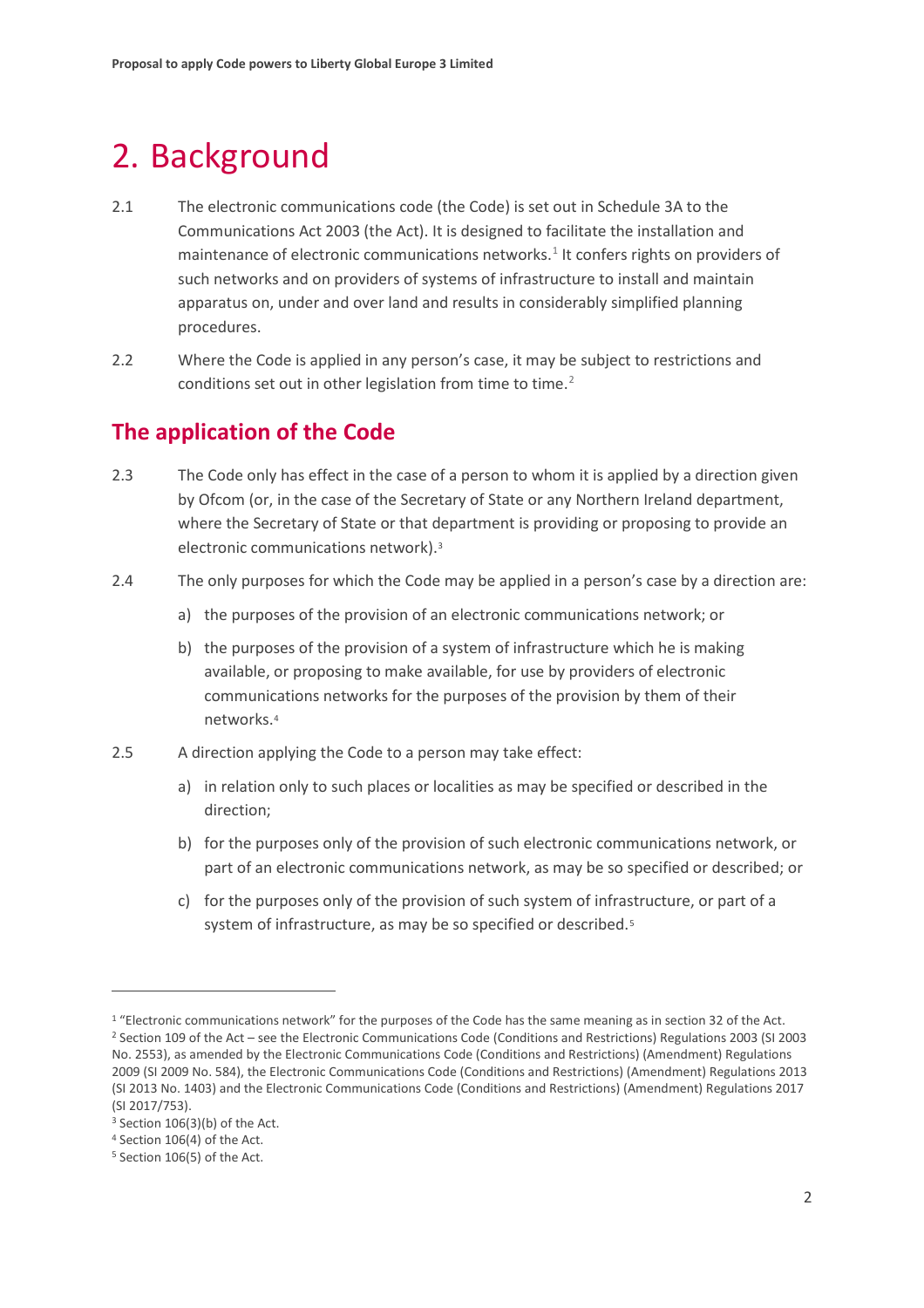## **Application process for applying the Code**

- 2.6 Ofcom must not give a direction applying the Code in any person's case except on an application made for the purpose by that person.<sup>[6](#page-4-0)</sup>
- 2.7 Any such application must be made in accordance with the requirements for the time being in force with respect to the content of an application for a direction applying the Code and the manner in which such an application is to be made.<sup>[7](#page-4-1)</sup>

## **Time limit for making a decision on applications for the Code**

2.8 Regulation 3(2) of the Electronic Communications and Wireless Telegraphy Regulations 201[18](#page-4-2) provides that, except in cases of expropriation, Ofcom must make its decision within 6 months of receiving the completed application. In other words, that time limit applies from the moment Ofcom receives an application that fully complies with the requirements described above.

## **Statutory consultation process on proposal**

- 2.9 Before giving a direction applying the Code to the applicant in question, Ofcom must publish a notification of its proposal to give the direction and consider any representations about that proposal that are made to Ofcom within the period specified in the notification.[9](#page-4-3)
- 2.[10](#page-4-4) Such a notification must contain the following<sup>10</sup>:
	- a) a statement of Ofcom's proposal;<sup>[11](#page-4-5)</sup>
	- b) a statement of Ofcom's reasons for that proposal;
	- c) a statement of the period within which representations may be made to Ofcom about the proposal (which period must end no less than one month after the day of the publication of the notification<sup>[12](#page-4-6)</sup>).

<span id="page-4-0"></span><sup>6</sup> Section 107(1) of the Act.

<span id="page-4-1"></span><sup>7</sup> Section 107(2) of the Act. For the current requirements, see the Notification under section 107(2) of the Communications Act 2003, dated 6 October 2003, at Annex B to the statement entitled 'The Granting of the Electronic Communications Code by the Director General of Telecommunications – A Statement issued by the Director General of Telecommunications', published on 10 October 2003

<span id="page-4-2"></span><sup>8</sup> SI 2011 No. 1210.

<span id="page-4-3"></span><sup>&</sup>lt;sup>9</sup> Section 107(6) of the Act.

<span id="page-4-4"></span><sup>10</sup> Section 107(7) of the Act.

<span id="page-4-5"></span><sup>&</sup>lt;sup>11</sup> Subject to sections 113(7) and 115(5) of the Act, the statement of Ofcom's proposal must contain a statement that Ofcom proposes to apply the code in the case of the person in question and set out any proposals of Ofcom to impose terms under section 106(5): see section 107(8) of the Act.

<span id="page-4-6"></span><sup>12</sup> Section 107(9) of the Act.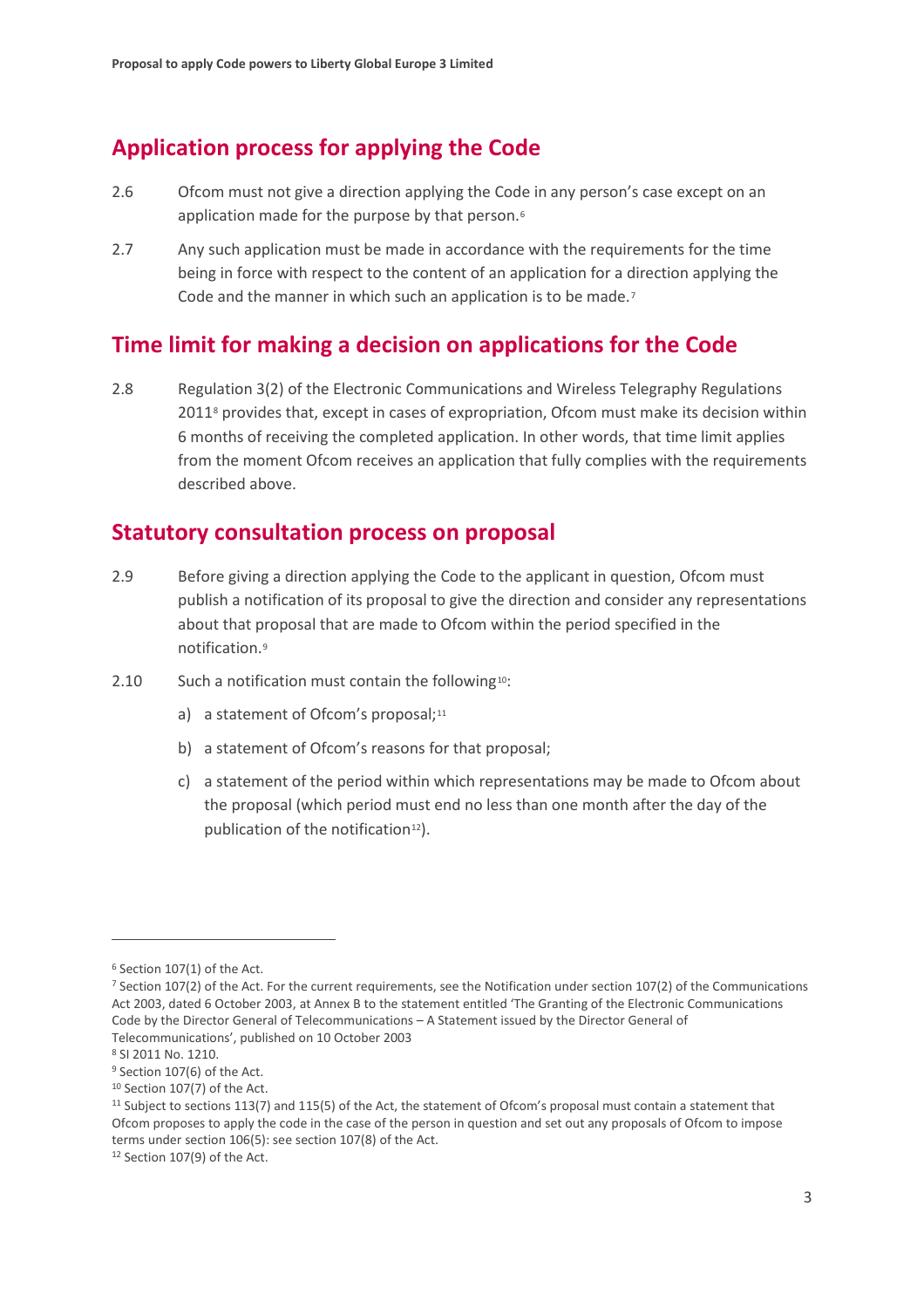- 2.11 Ofcom must publish a notification in such manner as Ofcom considers appropriate for bringing the notification to the attention of the persons who, in Ofcom's opinion, are likely to be affected by it.<sup>[13](#page-5-0)</sup>
- 2.12 The notification published at Annex 5 to this document is a notification for such purposes and should be read in conjunction with the entirety of this document, including the reasons set out in Section 3.

## **Relevant considerations in making a decision (four factors)**

- 2.13 In considering whether to apply the Code in any person's case, Ofcom must have regard, in particular, to each of the following matters<sup>[14](#page-5-1)</sup>:
	- a) the benefit to the public of the electronic communications network or system of infrastructure by reference to which the Code is to be applied to that person;
	- b) the practicability of the provision of that network or system without the application of the Code;
	- c) the need to encourage the sharing of the use of electronic communications apparatus;
	- d) whether the person in whose case it is proposed to apply the Code will be able to meet liabilities arising as a consequence of the application of the Code in that person's case and any conduct of that person in relation to the matters with which the Code deals.
- 2.14 For the purposes of this process, those four factors rank equally with Ofcom's statutory duties under sections 3 and 4 of the Act.<sup>[15](#page-5-2)</sup> Where appropriate, outside of those statutory considerations, we will also have regard to any additional factors that, in our opinion, are relevant to the particular application.

## **Statutory duties**

### **General duties**

- 2.15 In carrying out its functions under the Act (which includes giving a direction to apply the Code), Ofcom's principal duty as set out in section 3 of the Act is to further the interests of citizens in relation to communications matters and to further the interests of consumers in relevant markets, where appropriate by promoting competition.
- 2.16 In so doing, we are required to secure a number of specific objectives and to have regard to a number of matters set out in section 3. As to the prescribed specific statutory objectives in section 3(2), we consider that the objective of securing the availability throughout the UK of a wide range of electronic communications services is particularly relevant to this consultation.

<span id="page-5-0"></span><sup>13</sup> Section 107(10) of the Act.

<span id="page-5-1"></span><sup>14</sup> Section 107(4) of the Act.

<span id="page-5-2"></span><sup>15</sup> Section 107(5) of the Act.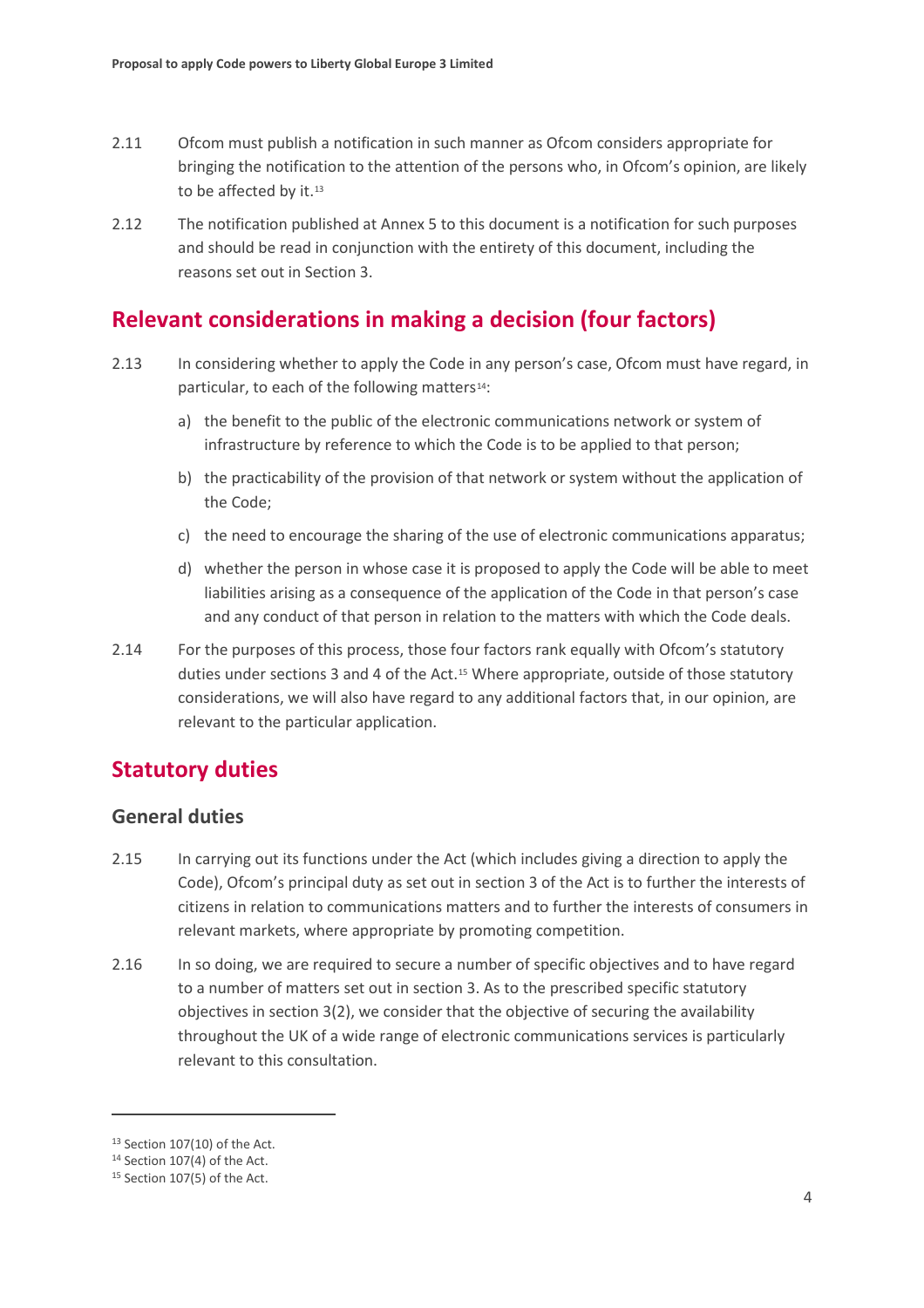- 2.17 In performing its duties, Ofcom is also required to have regard to a range of other considerations, which appear to us to be relevant in the circumstances. In this context, we consider that a number of such considerations are relevant, particularly:
	- a) the desirability of promoting competition in relevant markets;
	- b) the desirability of encouraging investment and innovation in relevant markets; and
	- c) the desirability of encouraging the availability and use of high-speed data transfer services throughout the United Kingdom.
- 2.18 We have also had regard to the principles under which regulatory activities should be transparent, accountable, proportionate, consistent, and targeted only at cases in which action is needed, as well as the interest of consumers in respect of choice, price, quality of service and value for money.
- 2.19 Ofcom has a wide measure of discretion in balancing its statutory duties and objectives. In so doing, we will take account of all relevant considerations, including any responses received during this consultation process, in reaching our conclusions.

### **Specific duties for fulfilling Community obligations**

- 2.20 The function of giving a direction to apply the Code would involve us exercising functions falling under the EU regulatory framework. As such, section 4 of the Act requires us to act in accordance with the six European Community requirements for regulation.
- 2.21 In summary, these six requirements are:
	- a) to promote competition in the provision of electronic communications networks and services, associated facilities and the supply of directories;
	- b) to contribute to the development of the European internal market;
	- c) to promote the interests of all persons who are citizens of the European Union;
	- d) to take account of the desirability of Ofcom's carrying out of its functions in a manner which, so far as practicable, does not favour one form of or means of providing electronic communications networks, services or associated facilities over another, i.e. to be technologically neutral;
	- e) to encourage, to such extent as Ofcom considers appropriate for certain prescribed purposes, the provision of network access and service interoperability, namely securing efficient and sustainable competition, efficient investment and innovation and the maximum benefit for customers of communications providers;
	- f) to encourage compliance with certain standards to facilitate service interoperability and secure freedom of choice for the customers of communications providers.
- 2.22 We consider that the first and fifth of those requirements are of particular relevance to our proposal in this consultation and that no conflict arises in this regard with the specific objectives in section 3 we have identified above as particularly relevant in this context.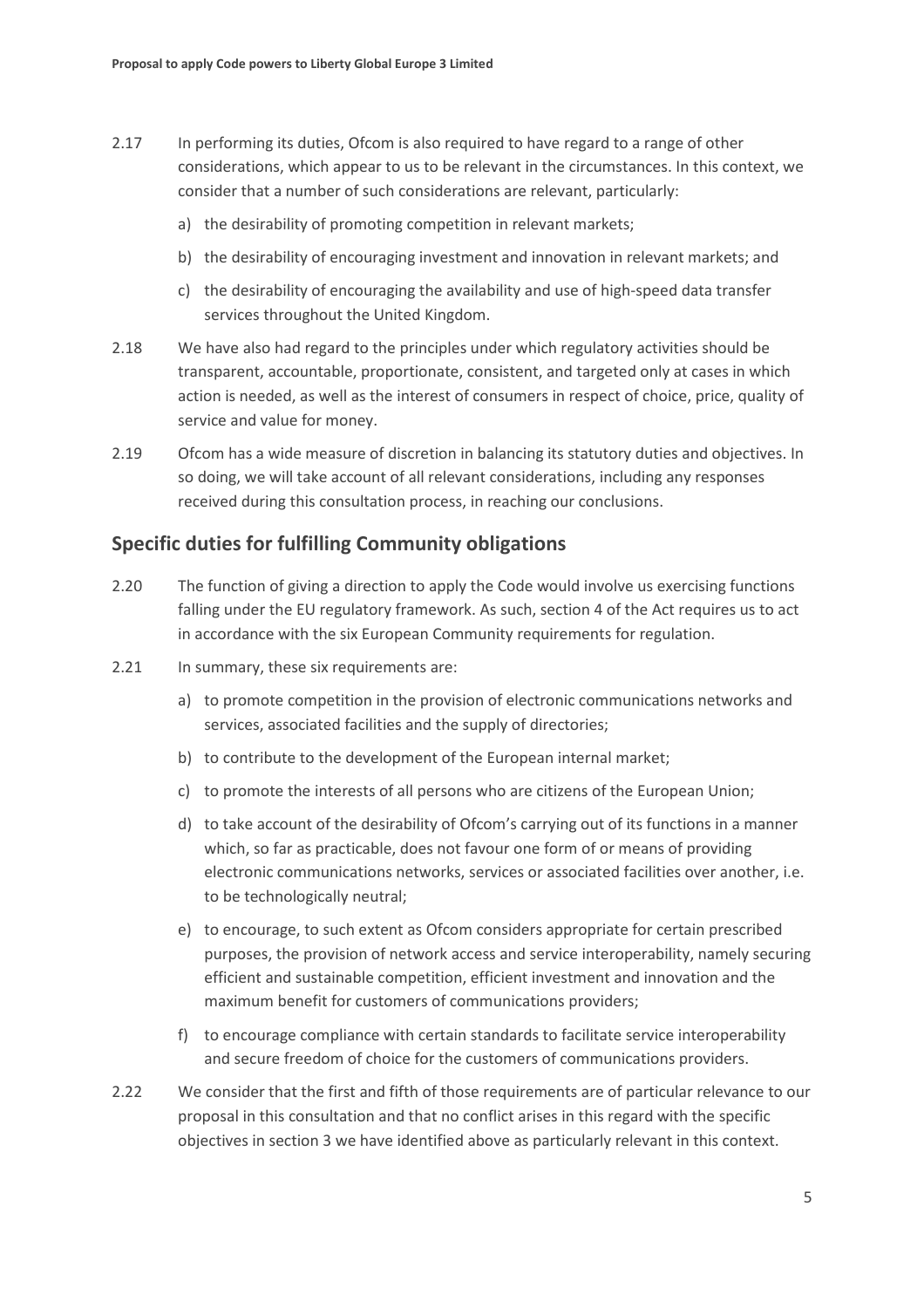### **Impact assessment and equality impact assessment**

- 2.23 The analysis presented in the entirety of this consultation represents an impact assessment, as defined in section 7 of the Act.
- 2.24 Impact assessments provide a valuable way of assessing different options for regulation and showing why the preferred option was chosen. They form part of best practice policymaking. This is reflected in section 7 of the Act, which means that generally Ofcom has to carry out impact assessments where its proposals would be likely to have a significant effect on businesses or the general public, or when there is a major change in Ofcom's activities. However, as a matter of policy Ofcom is committed to carrying out and publishing impact assessments in relation to the vast majority of its policy decisions. For further information about Ofcom's approach to impact assessments, see the guidelines, [Better policy-making: Ofcom's approach to impact assessment,](http://www.ofcom.org.uk/consult/policy_making/guidelines.pdf) which are on the Ofcom website.
- 2.25 Specifically, pursuant to section 7, an impact assessment must set out how, in our opinion, the performance of our general duties (within the meaning of section 3 of the Act) is secured or furthered by or in relation to what we propose.
- 2.26 There are two main options for this consultation:
	- a) give a direction to apply the Code to the Applicant; or
	- b) not to give such a direction.
- 2.27 In carrying out our functions (which includes giving a direction to apply the Code), we are also under a general duty under the Equality Act 2010 to have due regard to the need to:
	- a) eliminate unlawful discrimination, harassment and victimisation;
	- b) advance equality of opportunity between different groups; and
	- c) foster good relations between different groups;

in relation to the following protected characteristics: age; disability; gender reassignment; marriage and civil partnership; pregnancy and maternity; race; religion or belief; sex and sexual orientation.

- 2.28 Such Equality Impact Assessments (EIAs) also assist us in making sure that we are meeting our principal duty under section 3 of the Act.
- 2.29 We have therefore considered what (if any) impact the proposal in this consultation may have on equality. We do not, however, consider the impact of the proposal in this consultation to be to the detriment of any protected group within society. We have therefore not carried out separate EIAs in relation to race or gender equality, or equality schemes under the Northern Ireland and Disability Equality Schemes.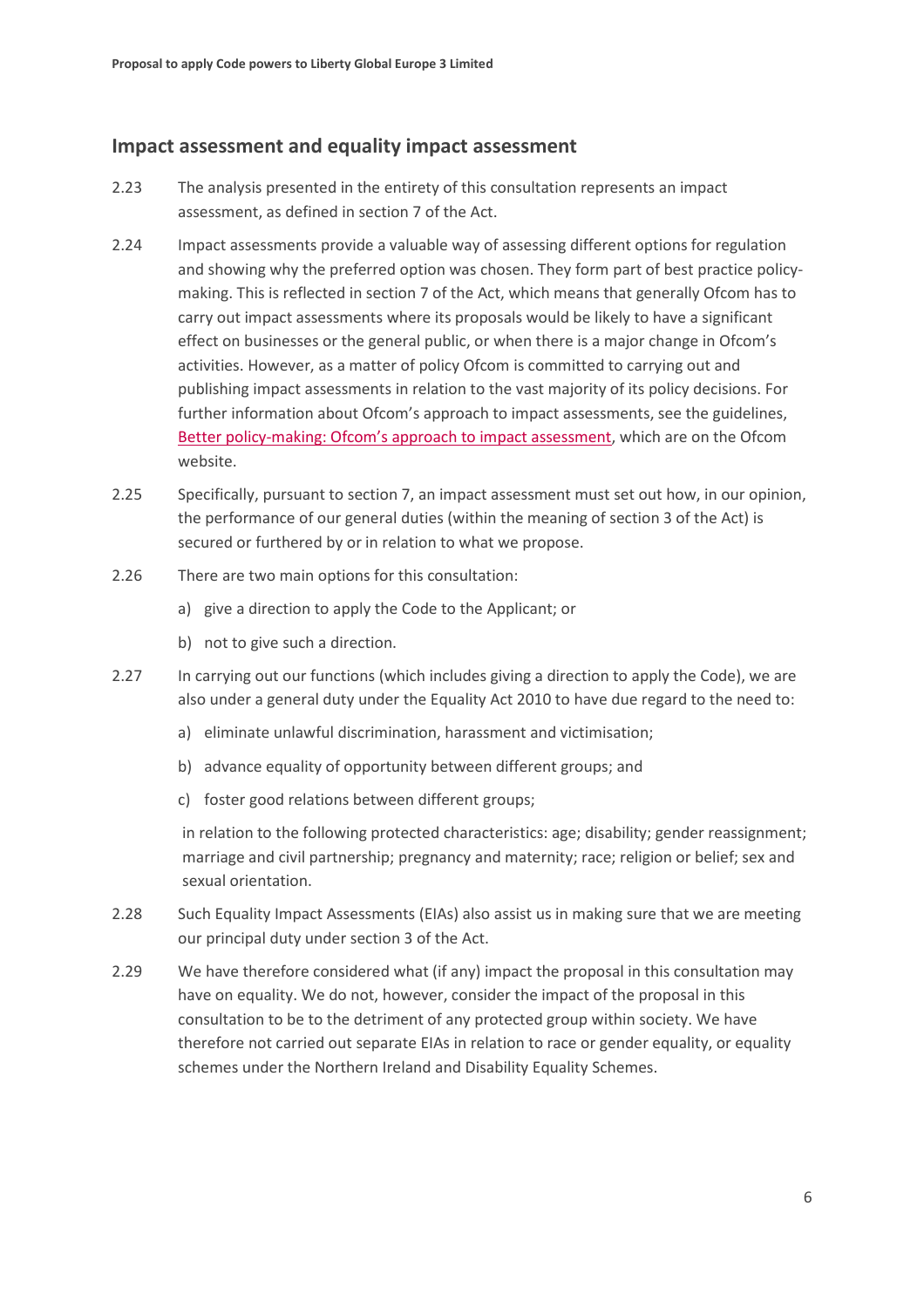# <span id="page-8-0"></span>3. Reasons for proposal

3.1 This section contains our reasons for proposing to apply the Code to Liberty Global Europe 3 Limited.

## **Factual matters**

### **The Applicant and the Code powers applied for**

- 3.2 On 20 December 2019 we received an application that meets the statutory requirements.<sup>[16](#page-8-1)</sup>
- 3.3 The person seeking Code powers (the Applicant) is:
	- Company name: Liberty Global Europe 3 Limited
	- Registered company number: 12231122
	- Registered office: Griffin House, 161 Hammersmith Road, London, United Kingdom, W6 8BS.
- 3.4 The Applicant has applied to Ofcom for a direction applying Code powers under section 106(4)(a) of the Act. Namely, for the purposes of the provision by the Applicant of an electronic communications network.

## **Description and location of the network or system of infrastructure for Code powers**

- 3.5 The Applicant is a subsidiary of Liberty Global Plc (company number 08379990), a multinational telecoms provider whose companies include Virgin Media in the UK.
- 3.6 The Applicant plans to deploy an electric vehicle charging network to meet the need for residential on-street vehicle charging. It plans to deploy over 1,200 charging points across the country over the next 18 months.
- 3.7 In connection with these plans, the Applicant seeks Code powers to facilitate the deployment of a resilient, low-latency electronic communications network required to support the charging network. The proposed network may also be used to provide other electronic communications services including wireless services and smart-city internet of things (IoT) applications such as parking management, pollution monitoring and dataoffload from vehicles.
- 3.8 The connectivity offered to charging points will leverage fixed connectivity from Virgin Media's electronic communications network. Where appropriate, the applicant will use Openreach's Physical Infrastructure Access (PIA) service to access BT's duct infrastructure to minimise the disruption associated with network deployment.

<span id="page-8-1"></span><sup>16</sup> Notification under Section 107(2) of the Communications Act 2003. Annex B to the statement entitled 'The Granting of the Electronic Communications Code by the Director General of Telecommunications – A Statement issued by the Director General of Telecommunications', published on 10 October 2003.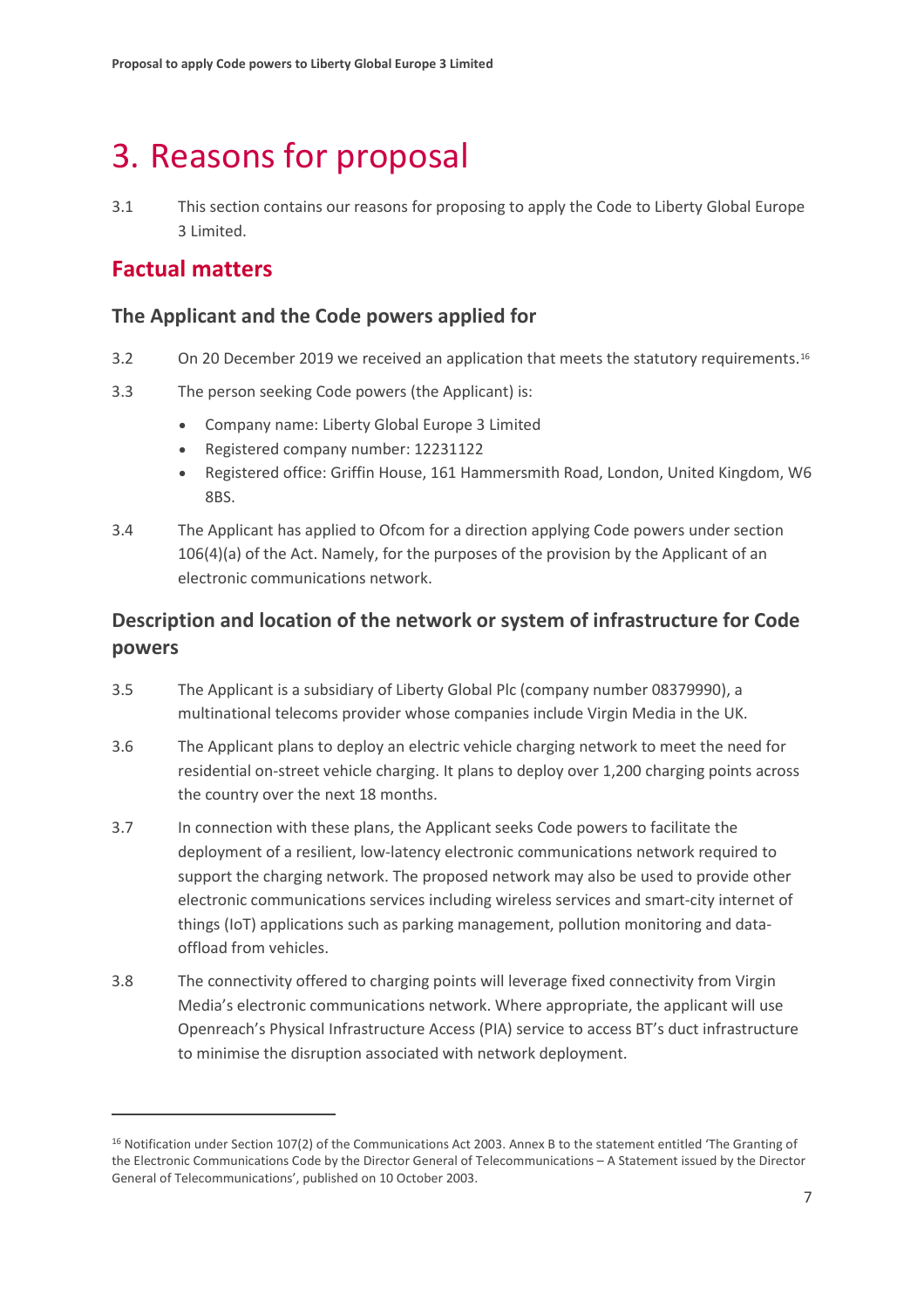## **Analysis of the four factors**

3.9 As set out in paragraph 2.13 above, Ofcom must have regard to four factors when considering whether to apply the Code in any person's case.

## **The benefit to the public of the electronic communications network by reference to which the Code is to be applied to the Applicant**

- 3.10 The Applicant notes that electric vehicles are a key part of the Government's 'Road to Zero' strategy to reduce net carbon emissions from vehicles to zero by 2050[.17](#page-9-0) It considers that one key to success of this strategy will be the provision of electric vehicle charging points including provision for residents in cities and large town without access to off street parking. It considers that an integrated charging and connectivity infrastructure is key to providing high availability, cost effective and competitive charging for this segment.
- 3.11 The Applicant considers that the public would benefit from its planned electronic communications network because it will provide connectivity for the electric vehicle charging points mentioned above and will also support other applications such as air pollution monitoring, parking management and data offload from vehicles.
- 3.12 We expect the deployment of new broadband networks to improve the quality of services available and help meet the growing needs of people and businesses for connectivity. Where these networks are deployed by new providers, we expect competition to fuel innovation and customer choice. In this particular case, we expect the provision of the electronic communications network supporting electric vehicle charging points to contribute to the government's 'Road to Zero' strategy and to benefit members of the public who choose to drive electric vehicles.
- 3.13 We consider that the network planned by the Applicant would benefit the public.

## **The practicability of the provision of the network without the application of the Code**

- 3.14 The Applicant has stated that the proposed network would not be practical or viable without Code powers, because it would lack:
	- the Code rights to construct and maintain its infrastructure on public highways without the need to apply for street works licences;
	- the Code rights applying to access private land, including the ability to apply to the Court to secure an agreement in the event it is unable to negotiate an agreement; and
	- the permitted development rights under Town and Country Planning legislation which enable Code operators to deploy certain types of equipment without applying for planning permission.

<span id="page-9-0"></span><sup>17</sup> [https://www.gov.uk/government/news/government-launches-road-to-zero-strategy-to-lead-the-world-in-zero](https://www.gov.uk/government/news/government-launches-road-to-zero-strategy-to-lead-the-world-in-zero-emission-vehicle-technology)[emission-vehicle-technology](https://www.gov.uk/government/news/government-launches-road-to-zero-strategy-to-lead-the-world-in-zero-emission-vehicle-technology)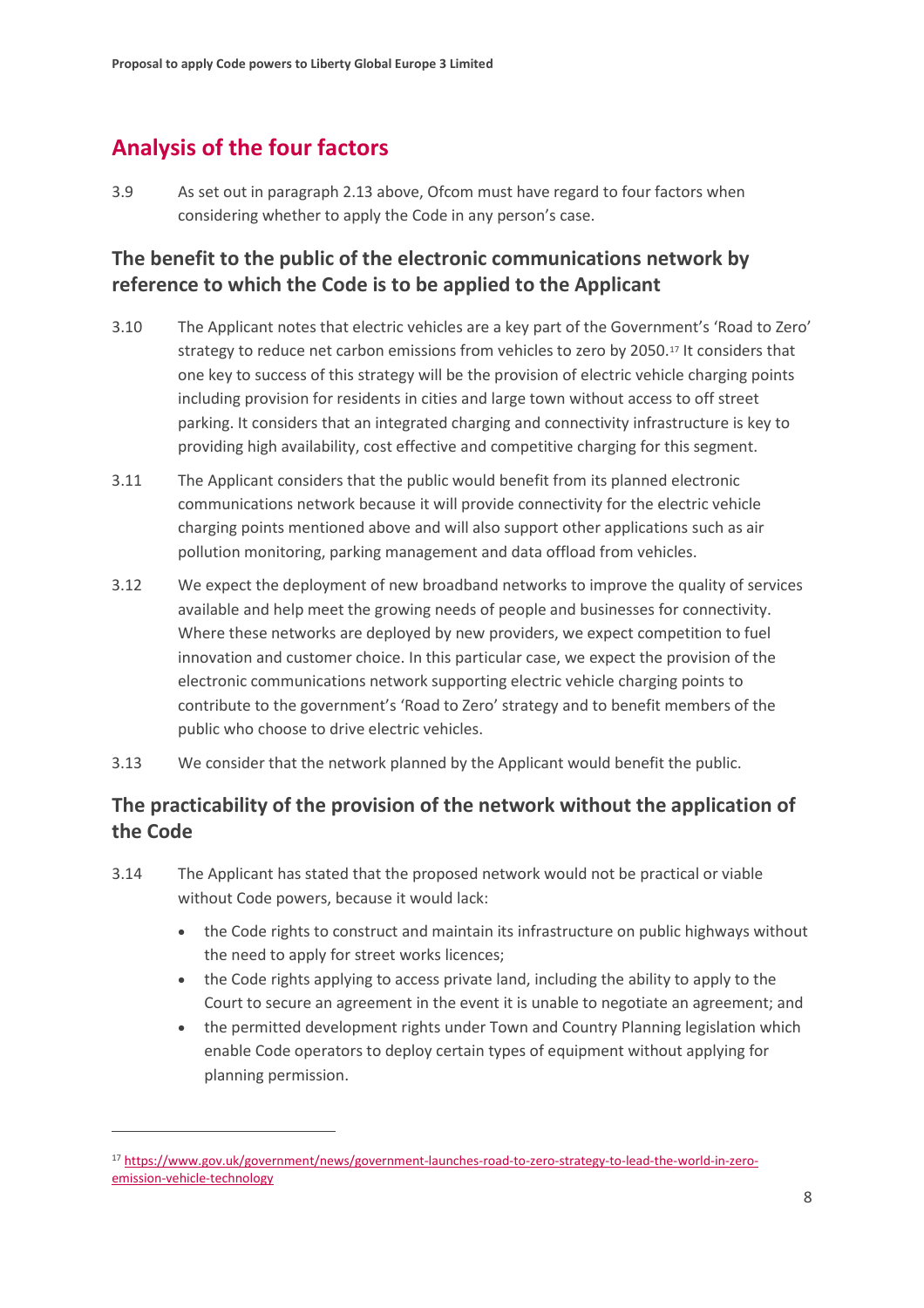- 3.15 The Applicant also notes that Openreach requires users of its PIA service to have Code powers and that without Code powers it would not be able to make use of BT's ducts, should it require it.
- 3.16 We consider that the business case for a broadband network is generally dependent upon the level of costs of building the network and the timely provision and take-up of services. Without the application of the Code, the Applicant's costs would likely be higher, and the time taken to then provide services, longer. We consider that, together, these effects could impair the Applicant's business case for deploying its network.
- 3.17 We also consider that, regardless of the merits of the conditions set by Openreach for use of its PIA services, without Code powers, it would be considerably more difficult for the Applicant to make use of BT's ducts and poles, and this difficulty could further reduce the financial viability of the Applicant's plans.
- 3.18 We consider that the network planned by the Applicant would not be practicable without the application of the Code.

## **The need to encourage the sharing of the use of electronic communications apparatus**

3.19 As previously noted, the Applicant intends to make use of Virgin Media's electronic communications network to build its network. The Applicant has stated that the bespoke nature of the proposed network would limit its ability to provide wholesale access to the network to other telecoms providers without disproportionate investment.

## **Whether the Applicant will be able to meet liabilities as a consequence of (i) the application of the Code; and (ii) any conduct in relation to the application of the Code**

- 3.20 The Applicant has provided us with information, along with its application, that confirms that it understands its obligations to provide funds for liabilities under Regulation 16[18](#page-10-0), and confirmation that it will ensure that sufficient funds for liabilities are in place (and will provide Ofcom with a certificate to this effect) when this becomes necessary.
- 3.21 We consider that, based on this information, the Applicant would be able to meet its liabilities.

## **Overall assessment**

3.22 In addition to our consideration of the four factors discussed above in paragraph 2.13, we consider that our proposal would secure or further the performance of our statutory duties under sections 3 and 4 of the Act.

<span id="page-10-0"></span><sup>&</sup>lt;sup>18</sup> Electronic Communications Code (Conditions and Restrictions) Regulations 2003 (SI 2003 No. 2553) (as amended).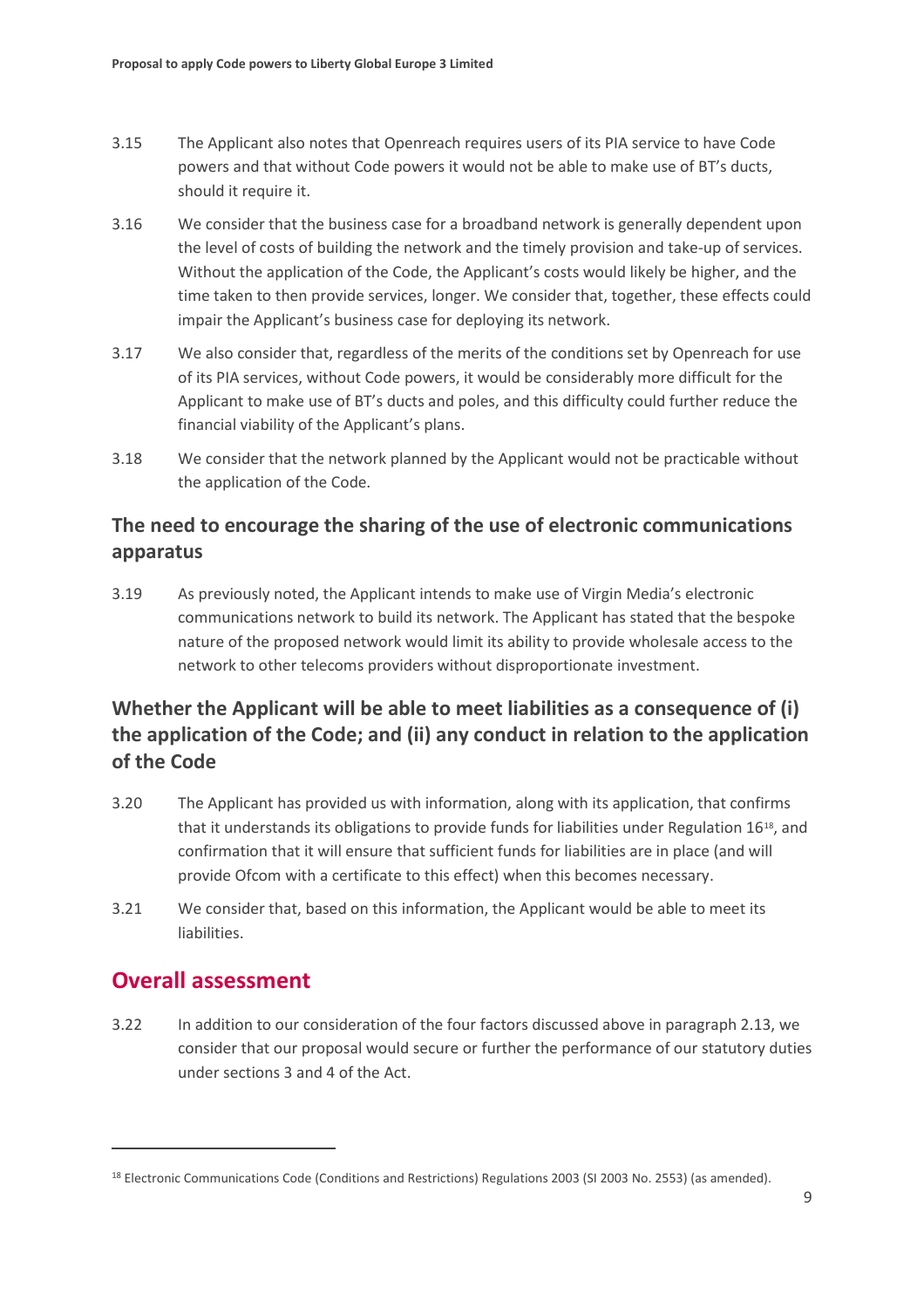- 3.23 In particular, we consider that our proposal would encourage investment and innovation by facilitating the provision of new telecommunications network infrastructure by the Applicant. The provision of such a network would encourage the availability of a range of communications services relating to vehicle charging, pollution monitoring, parking, vehicle offload etc and the availability of high-speed data transfer services. In our view this would also help support the future development, growth and availability of modern communications services in the public interest.
- 3.24 The effect of implementing the proposal is likely to be low. Any costs to those affected by the Applicant's use of Code powers are likely to be outweighed by the benefits. On the other hand, the detrimental effect on the Applicant of a refusal to grant such powers (including to the practicability of its network roll-out) is likely to be significant. We are also of the view that the effect of our proposal is not likely to be to the detriment of any protected group within society.

## **Proposal**

- 3.25 Having considered the Applicant's application for Code powers, we propose that the Code should have effect in its case for the provision by the Applicant of an electronic communications network, in the United Kingdom.
- 3.26 We consider that our proposal is appropriate having regard to the considerations set out in section 107(4) of the Act. We consider that the performance of our statutory duties in sections 3 and 4 of the Act would be secured and furthered in relation to this proposal.
- 3.27 We will consider any responses we may receive by the closing date before making our decision as to whether we should give a direction applying the Code to the Applicant.

The overview section in this document is a simplified high-level summary only. The proposals we are consulting on and our reasoning are set out in the full document.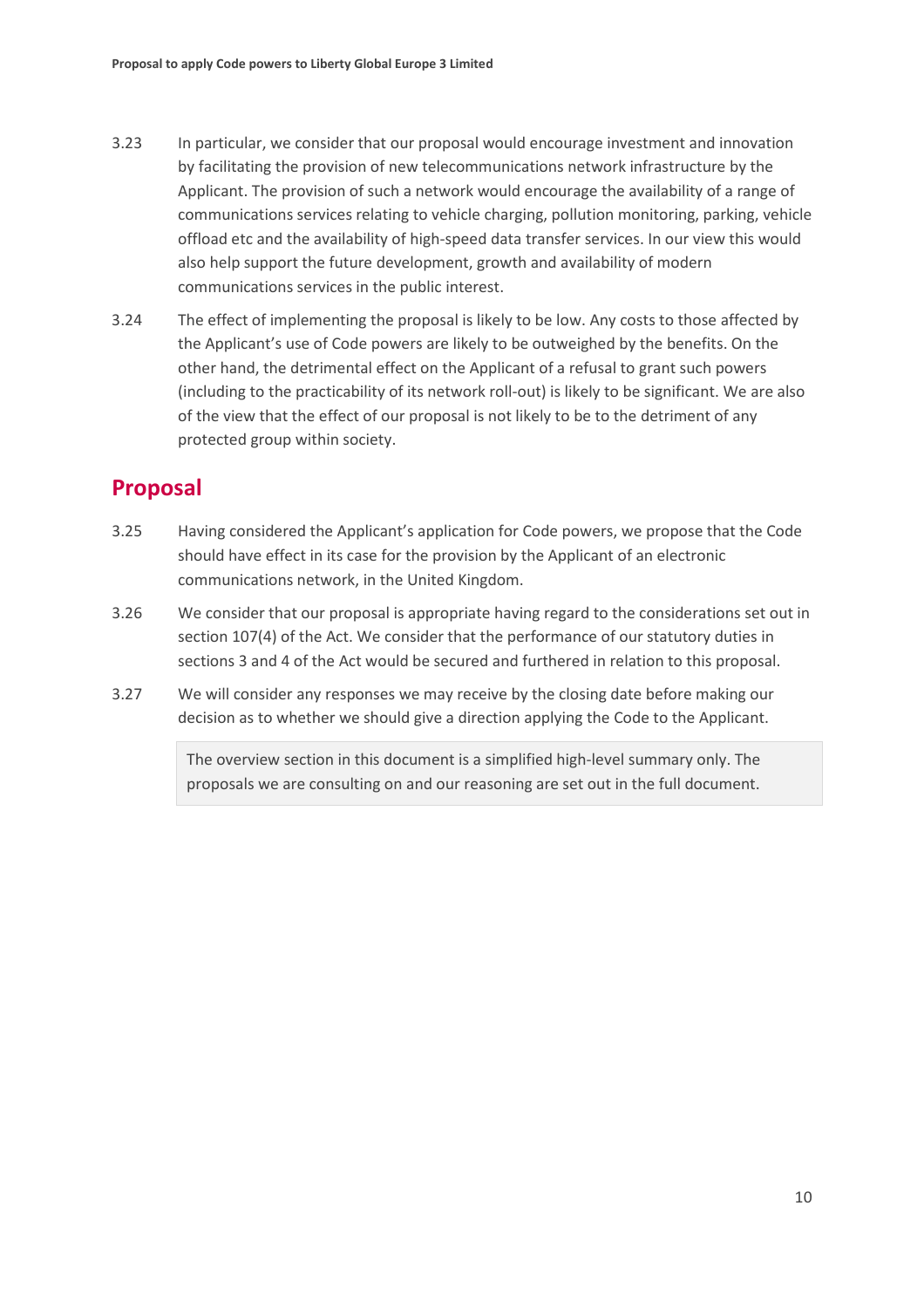# <span id="page-12-0"></span>A1. Responding to this consultation

## **How to respond**

- A1.1 Ofcom would like to receive views and comments on the issues raised in this document, by 5pm on 18 June 2020.
- A1.2 You can download a response form from [https://www.ofcom.org.uk/consultations-and](https://www.ofcom.org.uk/consultations-and-statements/category-3/code-powers-liberty-global-europe-3-limited)[statements/category-3/code-powers-liberty-global-europe-3-limited.](https://www.ofcom.org.uk/consultations-and-statements/category-3/code-powers-liberty-global-europe-3-limited) You can return this by email to the address provided in the response form.
- A1.3 If your response is a large file, or has supporting charts, tables or other data, please email it t[o ECCCodepowers@ofcom.org.uk,](mailto:ECCCodepowers@ofcom.org.uk) as an attachment in Microsoft Word format, together with th[e cover sheet.](https://www.ofcom.org.uk/consultations-and-statements/consultation-response-coversheet)
- A1.4 We welcome responses in formats other than print, for example an audio recording or a British Sign Language video. To respond in BSL:
	- Send us a recording of you signing your response. This should be no longer than 5 minutes. Suitable file formats are DVDs, wmv or QuickTime files. Or
	- Upload a video of you signing your response directly to YouTube (or another hosting site) and send us the link.
- A1.5 We will publish a transcript of any audio or video responses we receive (unless your response is confidential)
- A1.6 We do not need a paper copy of your response as well as an electronic version. We will acknowledge receipt if your response is submitted via the online web form, but not otherwise.
- A1.7 It would be helpful if your response could include direct answers to the questions asked in the consultation document. The questions are listed at Annex 4. It would also help if you could explain why you hold your views, and what you think the effect of Ofcom's proposals would be.
- A1.8 If you want to discuss the issues and questions raised in this consultation, please contact ECC Team on 020 7981 3000, or by email to[: ECCCodepowers@ofcom.org.uk](mailto:ECCCodepowers@ofcom.org.uk)

# **Confidentiality**

- A1.9 Consultations are more effective if we publish the responses before the consultation period closes. In particular, this can help people and organisations with limited resources or familiarity with the issues to respond in a more informed way. So, in the interests of transparency and good regulatory practice, and because we believe it is important that everyone who is interested in an issue can see other respondents' views, we usually publish all responses on [the Ofcom website](http://www.ofcom.org.uk/) as soon as we receive them.
- A1.10 If you think your response should be kept confidential, please specify which part(s) this applies to, and explain why. Please send any confidential sections as a separate annex. If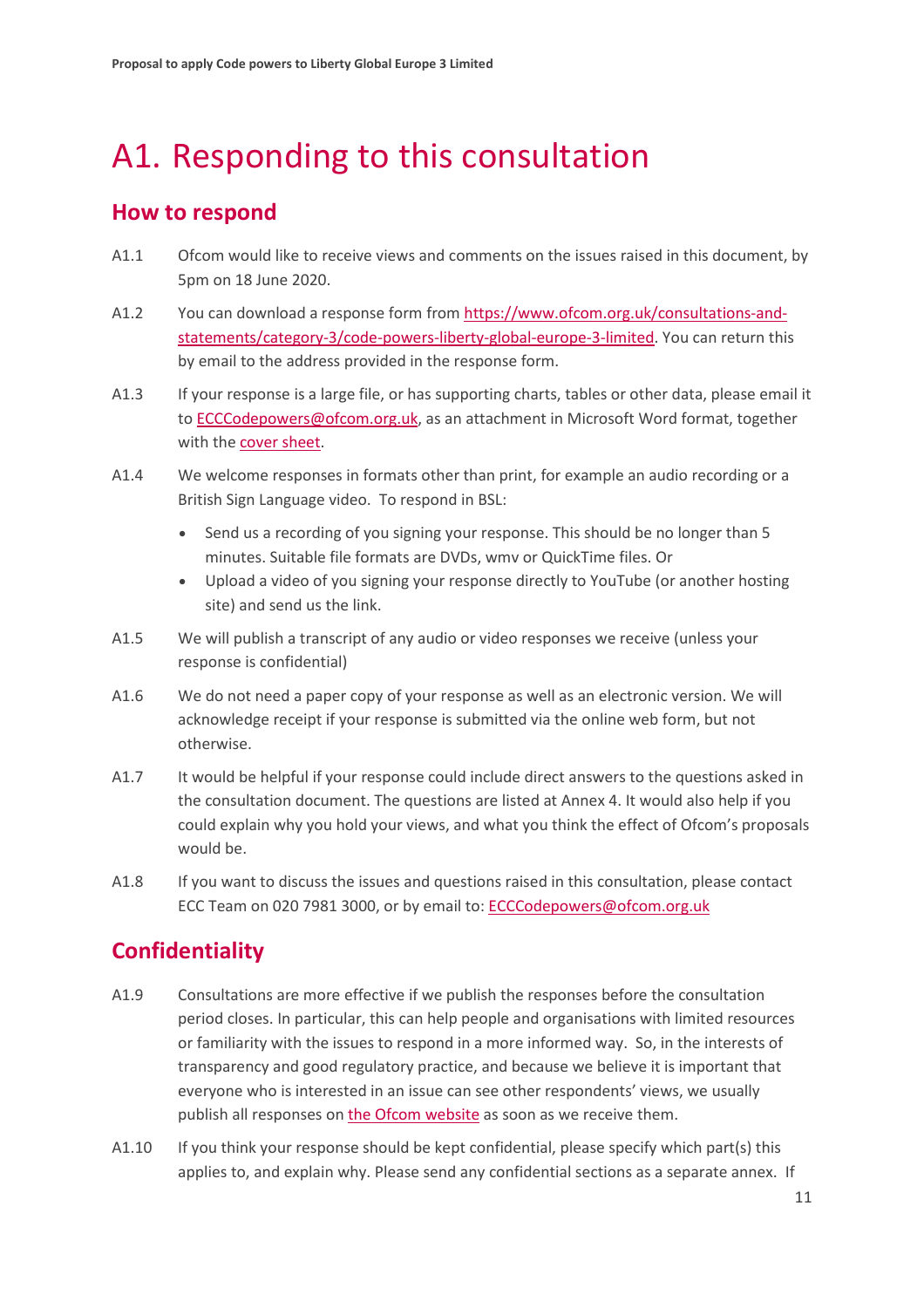you want your name, address, other contact details or job title to remain confidential, please provide them only in the cover sheet, so that we don't have to edit your response.

- A1.11 If someone asks us to keep part or all of a response confidential, we will treat this request seriously and try to respect it. But sometimes we will need to publish all responses, including those that are marked as confidential, in order to meet legal obligations.
- A1.12 Please also note that copyright and all other intellectual property in responses will be assumed to be licensed to Ofcom to use. Ofcom's intellectual property rights are explained further in ou[r Terms of Use.](https://www.ofcom.org.uk/about-ofcom/website/terms-of-use)

## **Next steps**

- A1.13 Following this consultation period, Ofcom plans to publish a statement in Summer 2020.
- A1.14 If you wish, you can [register to receive email updates](https://www.ofcom.org.uk/about-ofcom/latest/email-updates) alerting you to new Ofcom publications.

## **Ofcom's consultation processes**

- A1.15 Ofcom aims to make responding to a consultation as easy as possible. For more information, please see our consultation principles in Annex 2.
- A1.16 If you have any comments or suggestions on how we manage our consultations, please email us a[t consult@ofcom.org.uk.](mailto:consult@ofcom.org.uk) We particularly welcome ideas on how Ofcom could more effectively seek the views of groups or individuals, such as small businesses and residential consumers, who are less likely to give their opinions through a formal consultation.
- A1.17 If you would like to discuss these issues, or Ofcom's consultation processes more generally, please contact the corporation secretary:

Corporation Secretary Email: [corporationsecretary@ofcom.org.uk](mailto:corporationsecretary@ofcom.org.uk)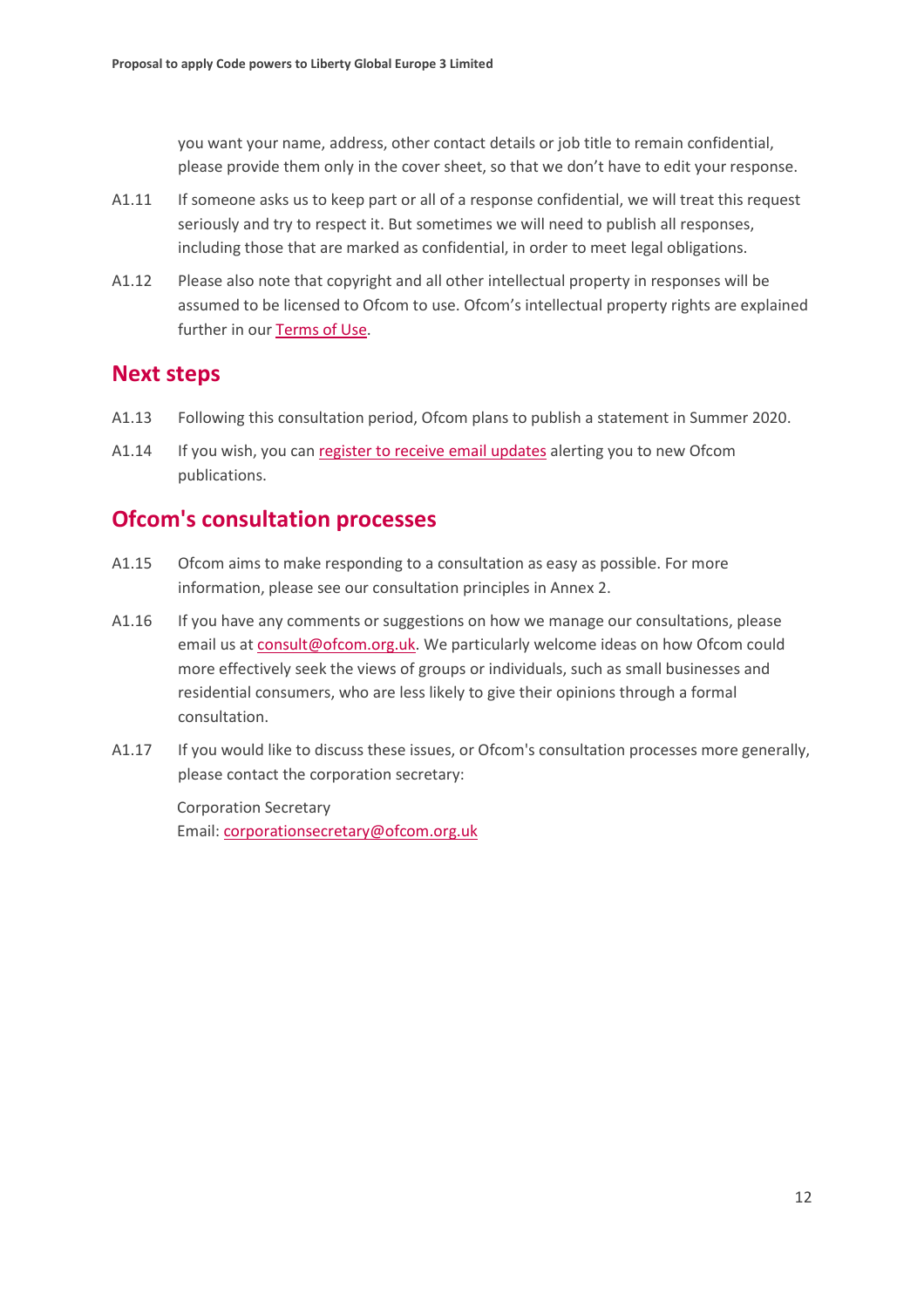# <span id="page-14-0"></span>A2. Ofcom's consultation principles

## **Ofcom has seven principles that it follows for every public written consultation:**

### **Before the consultation**

A2.1 Wherever possible, we will hold informal talks with people and organisations before announcing a big consultation, to find out whether we are thinking along the right lines. If we do not have enough time to do this, we will hold an open meeting to explain our proposals, shortly after announcing the consultation.

### **During the consultation**

- A2.2 We will be clear about whom we are consulting, why, on what questions and for how long.
- A2.3 We will make the consultation document as short and simple as possible, with a summary of no more than two pages. We will try to make it as easy as possible for people to give us a written response. If the consultation is complicated, we may provide a short Plain English / Cymraeg Clir guide, to help smaller organisations or individuals who would not otherwise be able to spare the time to share their views.
- A2.4 We will consult for up to ten weeks, depending on the potential impact of our proposals.
- A2.5 A person within Ofcom will be in charge of making sure we follow our own guidelines and aim to reach the largest possible number of people and organisations who may be interested in the outcome of our decisions. Ofcom's Consultation Champion is the main person to contact if you have views on the way we run our consultations.
- A2.6 If we are not able to follow any of these seven principles, we will explain why.

### **After the consultation**

A2.7 We think it is important that everyone who is interested in an issue can see other people's views, so we usually publish all the responses on our website as soon as we receive them. After the consultation we will make our decisions and publish a statement explaining what we are going to do, and why, showing how respondents' views helped to shape these decisions.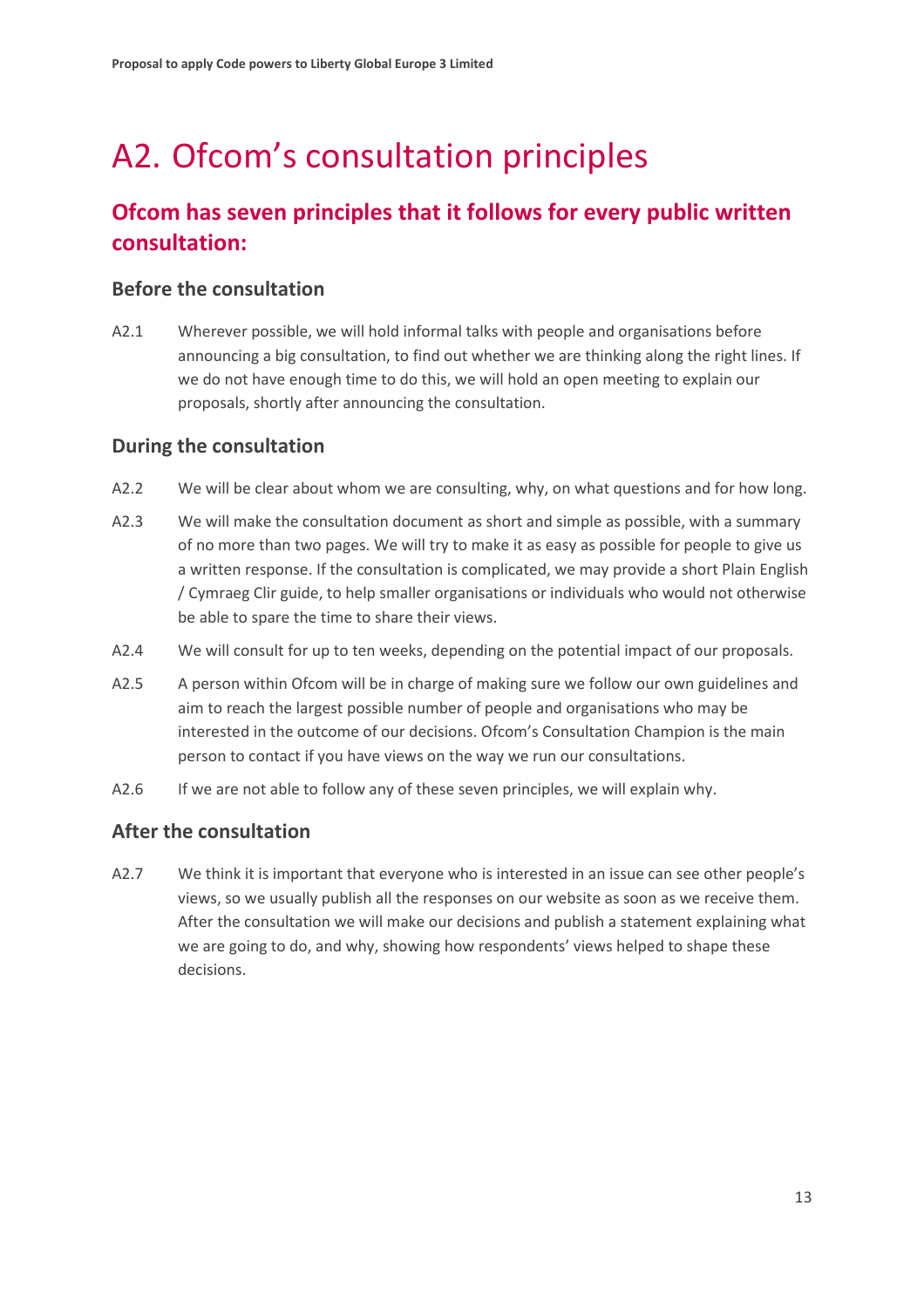# <span id="page-15-0"></span>A3. Consultation coversheet

# **BASIC DETAILS**

Consultation title: To (Ofcom contact): ECC Team Name of respondent: Representing (self or organisation/s):

## **CONFIDENTIALITY**

Please tick below what part of your response you consider is confidential, giving your reasons why

| Nothing                                     |  |
|---------------------------------------------|--|
| Name/contact details/job title              |  |
| Whole response                              |  |
| Organisation                                |  |
| Part of the response                        |  |
| If there is no separate annex, which parts? |  |
|                                             |  |

If you want part of your response, your name or your organisation not to be published, can Ofcom still publish a reference to the contents of your response (including, for any confidential parts, a general summary that does not disclose the specific information or enable you to be identified)?

\_\_\_\_\_\_\_\_\_\_\_\_\_\_\_\_\_\_\_\_\_\_\_\_\_\_\_\_\_\_\_\_\_\_\_\_\_\_\_\_\_\_\_\_\_\_\_\_\_\_\_\_\_\_\_\_\_\_\_\_\_\_\_\_\_\_\_\_\_\_\_\_\_\_\_\_\_\_\_\_\_\_

## **DECLARATION**

I confirm that the correspondence supplied with this cover sheet is a formal consultation response that Ofcom can publish. However, in supplying this response, I understand that Ofcom may need to publish all responses, including those which are marked as confidential, in order to meet legal obligations. If I have sent my response by email, Ofcom can disregard any standard e-mail text about not disclosing email contents and attachments.

Ofcom seeks to publish responses on receipt. If your response is non-confidential (in whole or in part), and you would prefer us to publish your response only once the consultation has ended, please tick here.

Name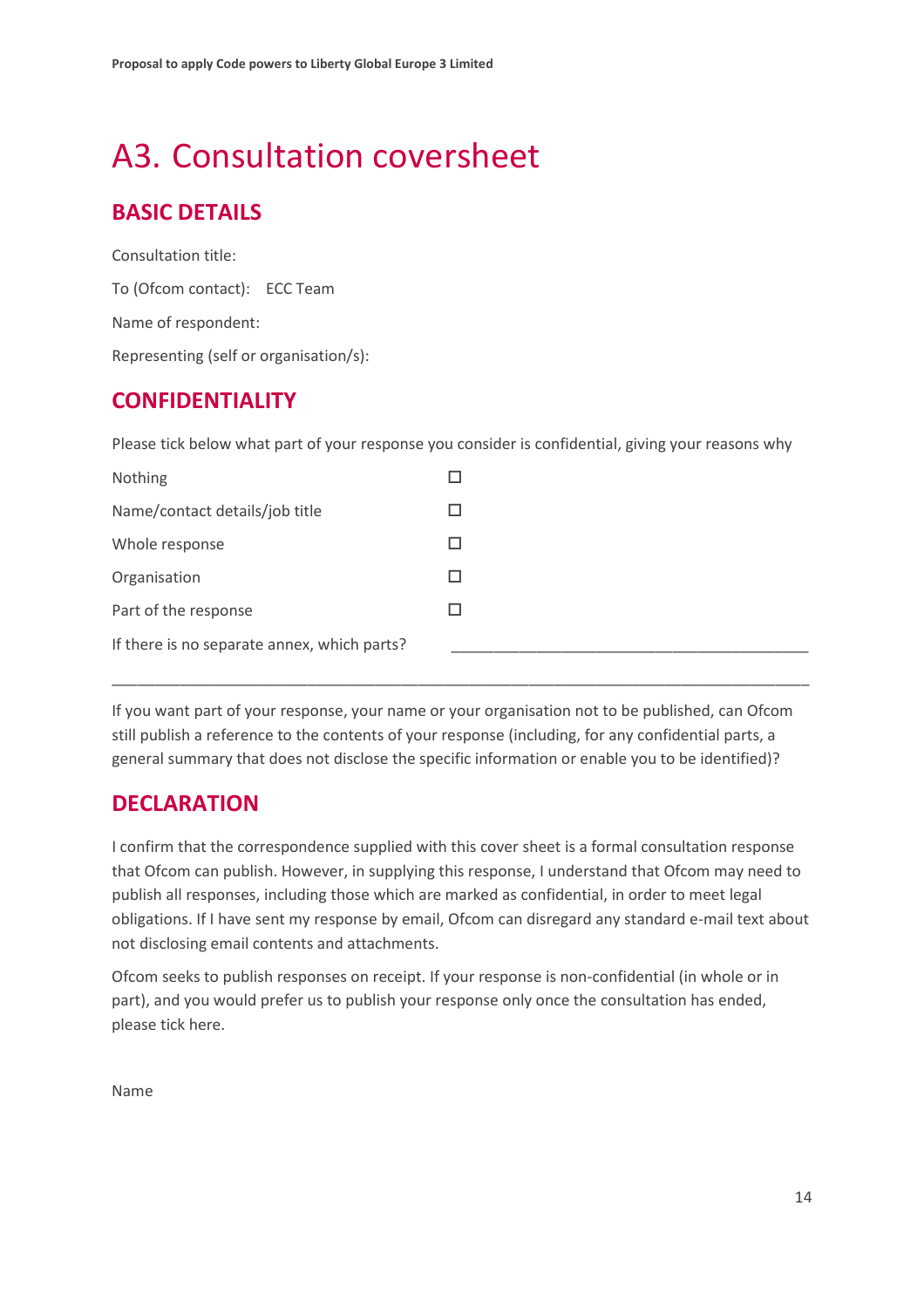# <span id="page-16-0"></span>A4. Consultation questions

Question 1: Do you have any comments on our proposal to apply Code powers to the Applicant?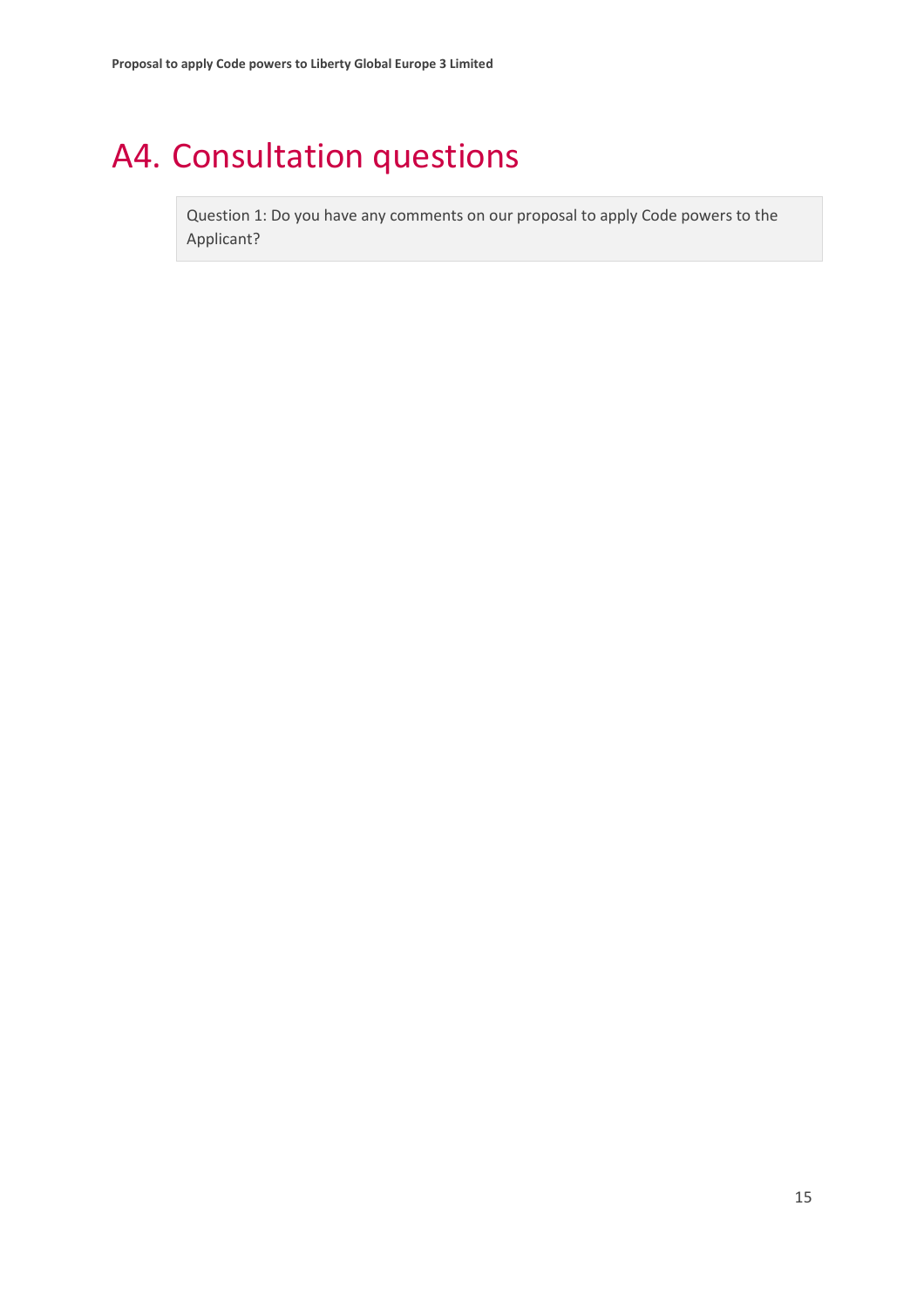# <span id="page-17-0"></span>A5. Statutory notification

### **Notification under section 107(6) of the Communications Act 2003**

### **Proposal to give a direction applying the electronic communications code**

#### **Proposal in this Notification**

**1.** Ofcom hereby proposes, in accordance with section 107(6) of the Act, to give a direction under section 106(3) of the Act applying the Code to the Applicant.

**2.** The proposed direction applying the Code to the Applicant on the terms proposed is set out in the Schedule to this Notification.

**3.** Ofcom's reasons for giving the proposed direction are set out in the accompanying consultation document.

#### **Ofcom's duties**

**4.** In making this proposal, Ofcom has had regard, in particular, to each of the matters set out in section 107(4) of the Act. Furthermore, Ofcom has considered and acted in accordance with its general duties in section 3 of the Act and the six Community requirements in section 4 of the Act.

#### **Making representations**

**5.** Representations on this proposal may be made to: ECC Team, Ofcom, 1<sup>st</sup> floor, Riverside House, 2a Southwark Bridge Road, London SE1 9HA, by no later than 5pm on **18 June 2020.**

### **Interpretation**

**6.** In this Notification—

- (a) "**Act**" means the Communications Act 2003;
- (b) "**Applicant**" means Liberty Global Europe 3 Limited, whose registered company number is 12231122;
- (c) "**Code**" means the electronic communications code set out in Schedule 3A to the Communications Act 2003; and
- (d) "**Ofcom**" means the Office of Communications.
- **7.** For the purpose of interpreting this Notification—
	- (a) headings and titles shall be disregarded; and
	- (b) the Interpretation Act 1978 shall apply as if this Notification were an Act of Parliament.
- **8.** The attached Schedule forms part of this Notification.

#### **Signed**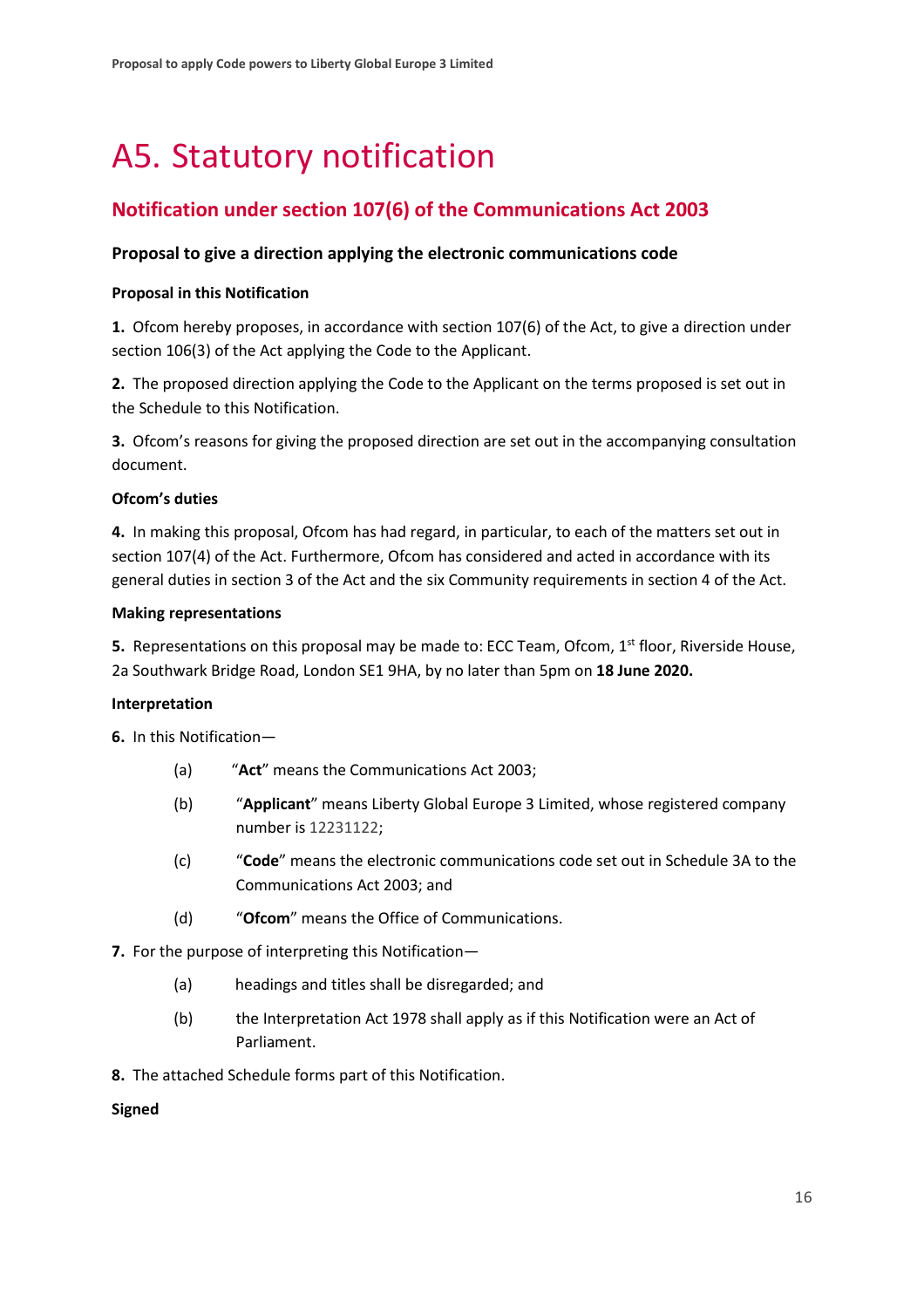$247$ 

**Brian Potterill Competition Policy Director**

A person duly authorised in accordance with paragraph 18 of the Schedule to the Office of Communications Act 2002

#### **18 May 2020**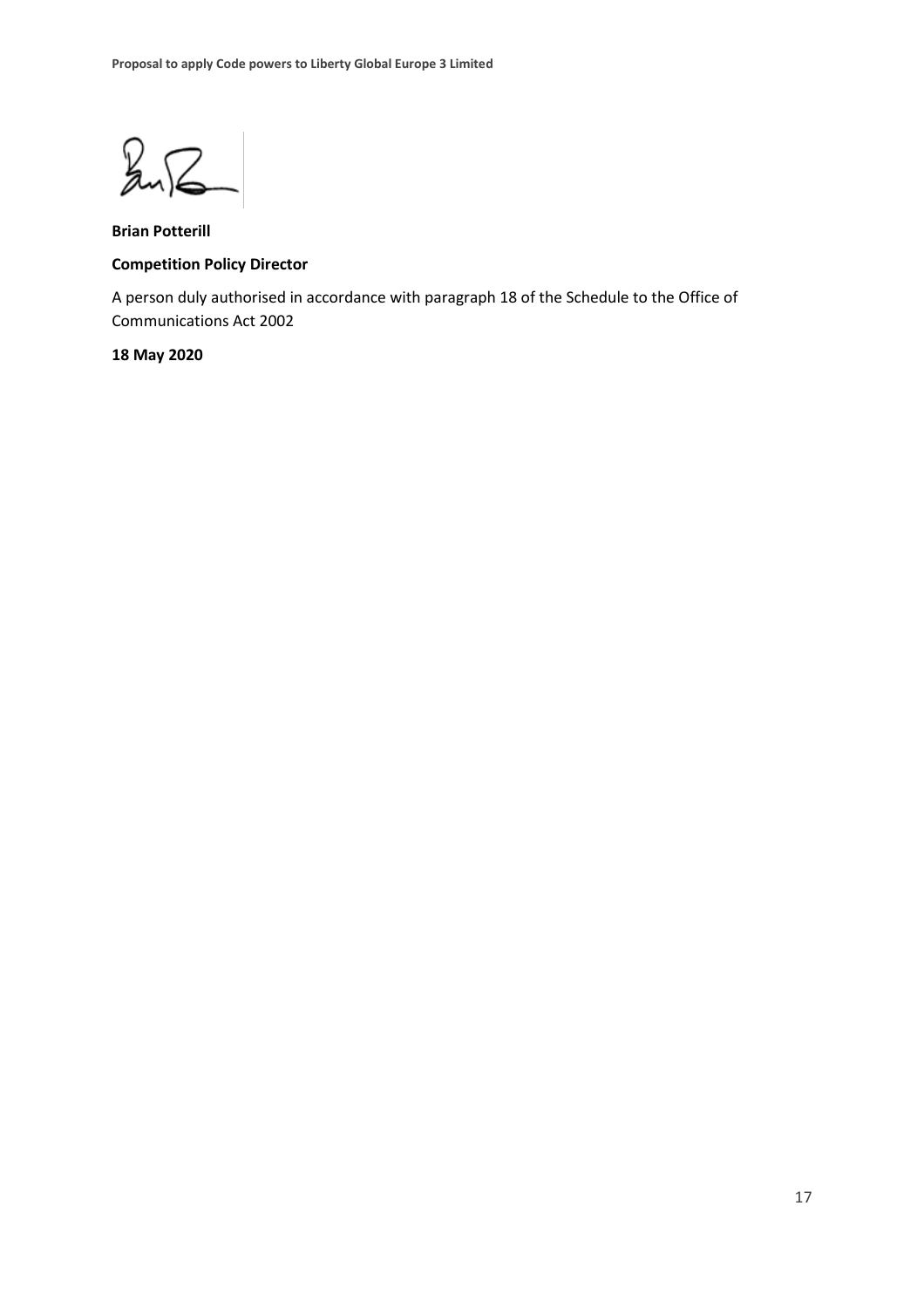### **SCHEDULE**

### **[***Proposed***] Direction under section 106(3) of the Communications Act 2003 applying the electronic communications code**

### **Background**

**1.** The Applicant has applied to Ofcom for a direction applying the Code to the Applicant.

**2.** The date on which Ofcom received a completed application that meets the statutory requirements with respect to the content of an application for a direction applying the Code and the manner in which such an application is to be made was 20 December 2019.

**3.** By virtue of regulation 3 of the Electronic Communications and Wireless Telegraphy Regulations 2011 (SI 2011 No. 1210), except in cases of expropriation, Ofcom must make its decision within 6 months of receiving the completed application.

**4.** Prior to giving a decision under section 106(3) of the Act to apply the Code to the Applicant, Ofcom must publish a notification of its proposal to give the direction and consider any representations about that proposal that are made to Ofcom within the period specified in the notification.

**5.** On 18 May 2020, Ofcom published, in accordance with section 107(6) of the Act, a notification of its proposal to give a direction applying the Code to the Applicant for the reasons set out in the consultation document accompanying that notification. That notification invited representations to Ofcom by no later than 5pm on 18 June 2020.

**6.** [*Ofcom has considered every representation about the proposal made to it/Ofcom did not receive any representations about the proposal*]. For the reasons set out in the explanatory statement accompanying Ofcom's consultation, Ofcom has had regard, in particular, to each of the matters set out in section 107(4) of the Act. Furthermore, Ofcom has considered and acted in accordance with its general duties in section 3 of the Act and the six Community requirements in section 4 of the Act.

### **Decision**

**7.** Ofcom hereby directs, in accordance with section 106 of the Act, as follows—

- (a) the Code shall apply to the Applicant for the purposes of the provision by the Applicant of an electronic communications network; and
- (b) that application of the Code shall have effect throughout the United Kingdom.
- **8.** This Direction shall take effect on the day it is published.

### **Interpretation**

**9.** In this Direction—

- (a) "**Act**" means the Communications Act 2003;
- (b) "**Applicant**" means Liberty Global Europe 3 Limited, whose registered company number is 12231122;